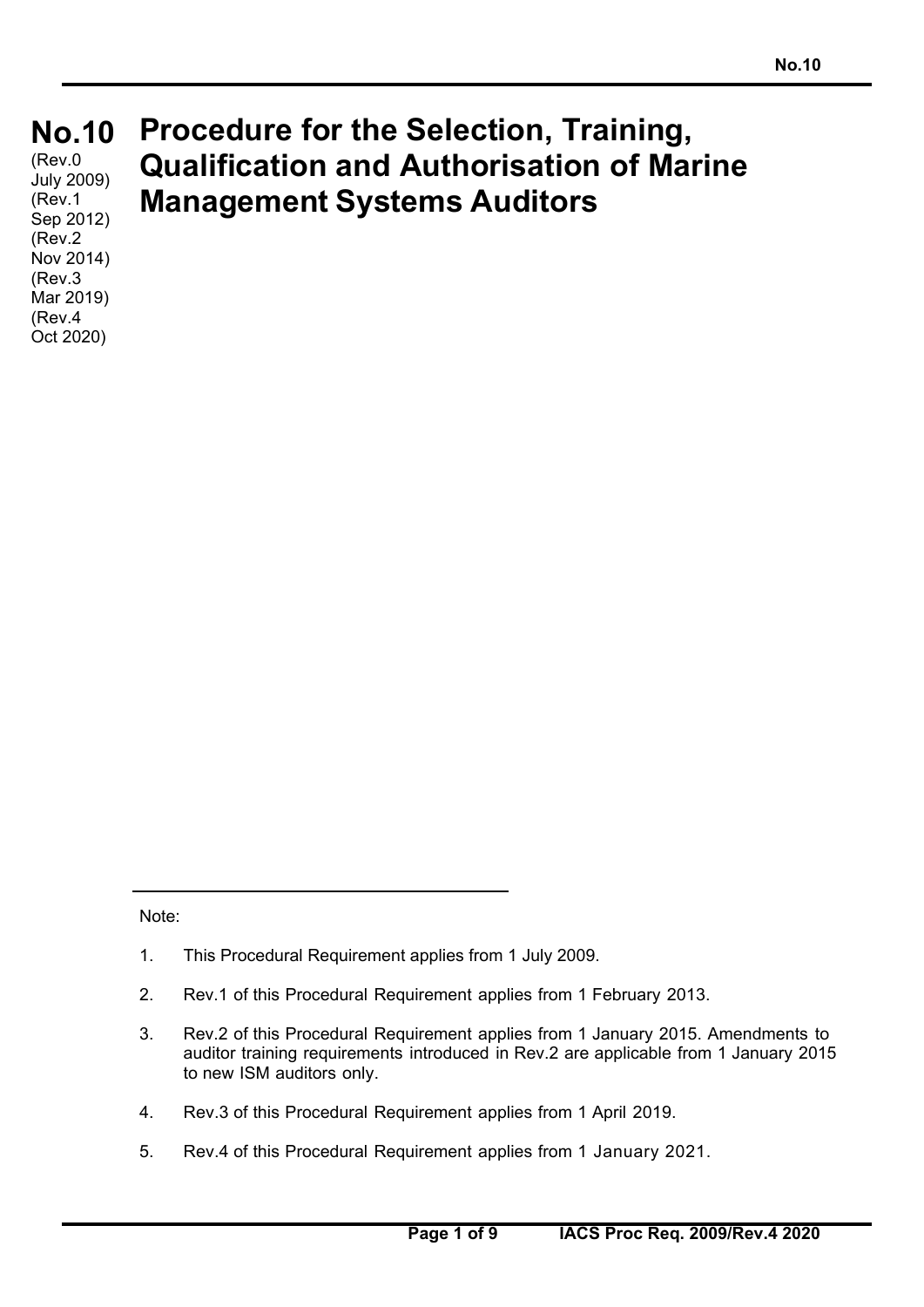# **No.10**

### (cont)

# **LIST OF CONTENTS**

- 1. General
- 2. Competence requirements
- 3. Selection criteria
- 4. Theoretical training
- 5. Examination
- 6. Practical training
- 7. Training (general)
- 8. Authorisation
- 9. Maintenance of authorisation
- 10. Update training
- Appendix 1. Detailed learning objectives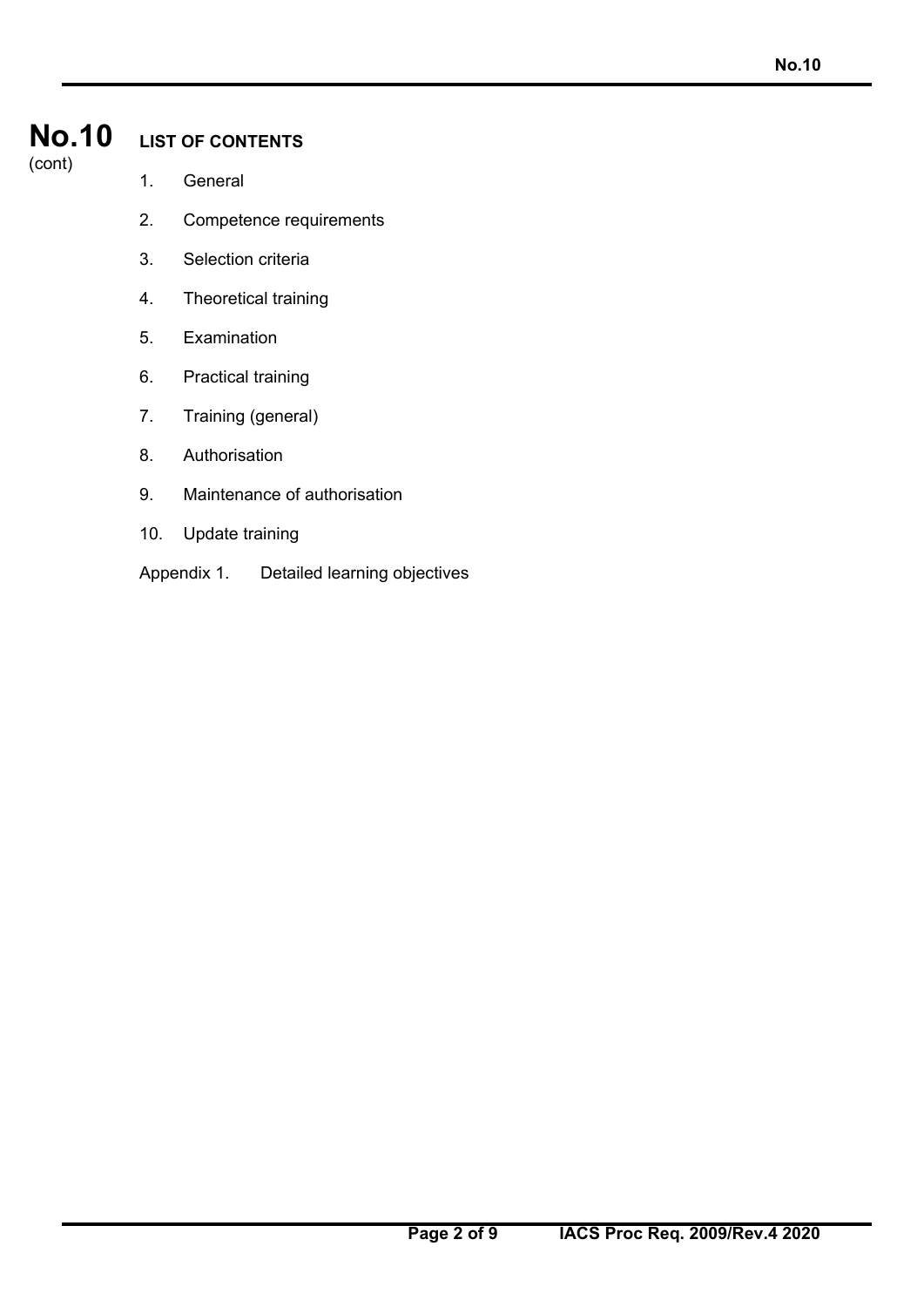#### **No.10 1. General**

(cont)

1.1 This Procedural Requirement describes the IACS requirements for the selection, training, qualification and authorisation of marine management systems auditors responsible for verifying compliance with the ISM and ISPS Codes. These requirements have been developed in accordance with the provisions outlined below.

1.2 Paragraph 4.2 of Appendix 1 of IMO Resolution A.739(18) *"Minimum standards for recognized organizations acting on behalf of the Administration"* requires Recognised Organisations to provide "a systematic training and qualification regime for professional personnel engaged in the safety management system certification process, to ensure proficiency in the applicable management criteria as well as adequate knowledge of the technical and operational aspects of shipboard operational management".

1.2bis Paragraph A2.3.5.2 of Appendix 2 of IMO Resolution MSC.349(92) *"Specifications on the survey and certification functions of recognized organizations acting on behalf of the flag State"* and MEPC.237(65) requires that "the system shall comply with the qualification and training requirements for ISM Code assessors contained in the Guidelines on Implementation of the International Safety Management (ISM) Code by Administrations".

1.3 Paragraphs 3 and 4 of the Appendix to IMO Resolution A.1118(30) *"Revised guidelines on the implementation of the International Safety Management (ISM) Code by Administrations"* contain standards of competence and qualification arrangements for those who are to participate in verification of compliance with the requirements of the ISM Code.

1.4 Paragraph 4.2 of Appendix 1 of IMO Circular MSC/Circ.1074 *"Interim guidelines for the authorization of Recognized Security Organizations acting on behalf of the Administration and/ or Designated Authority of the Contracting Government"* requires "the provision of a systematic training and qualification regime for its professional personnel engaged in the maritime management system certification process to ensure proficiency in the applicable quality and security management criteria as well as adequate knowledge of the technical and operational aspects of maritime security management."

# **2. Competence requirements for marine management systems auditors**

2.1 Those responsible for verifying compliance with the requirements of the ISM and ISPS Codes must be able to demonstrate knowledge and understanding of:

- 1. The principles and practice of management systems auditing.
- 2. The requirements of the ISM and ISPS Codes and their interpretation and application.
- 3. Mandatory rules and regulations and applicable codes, guidelines and standards recommended by the IMO, Administrations, Classification Societies and maritime industry organisations.
- 4. Basic shipboard operations including emergency preparedness and response.

See Appendix 1 for a more detailed list of learning objectives.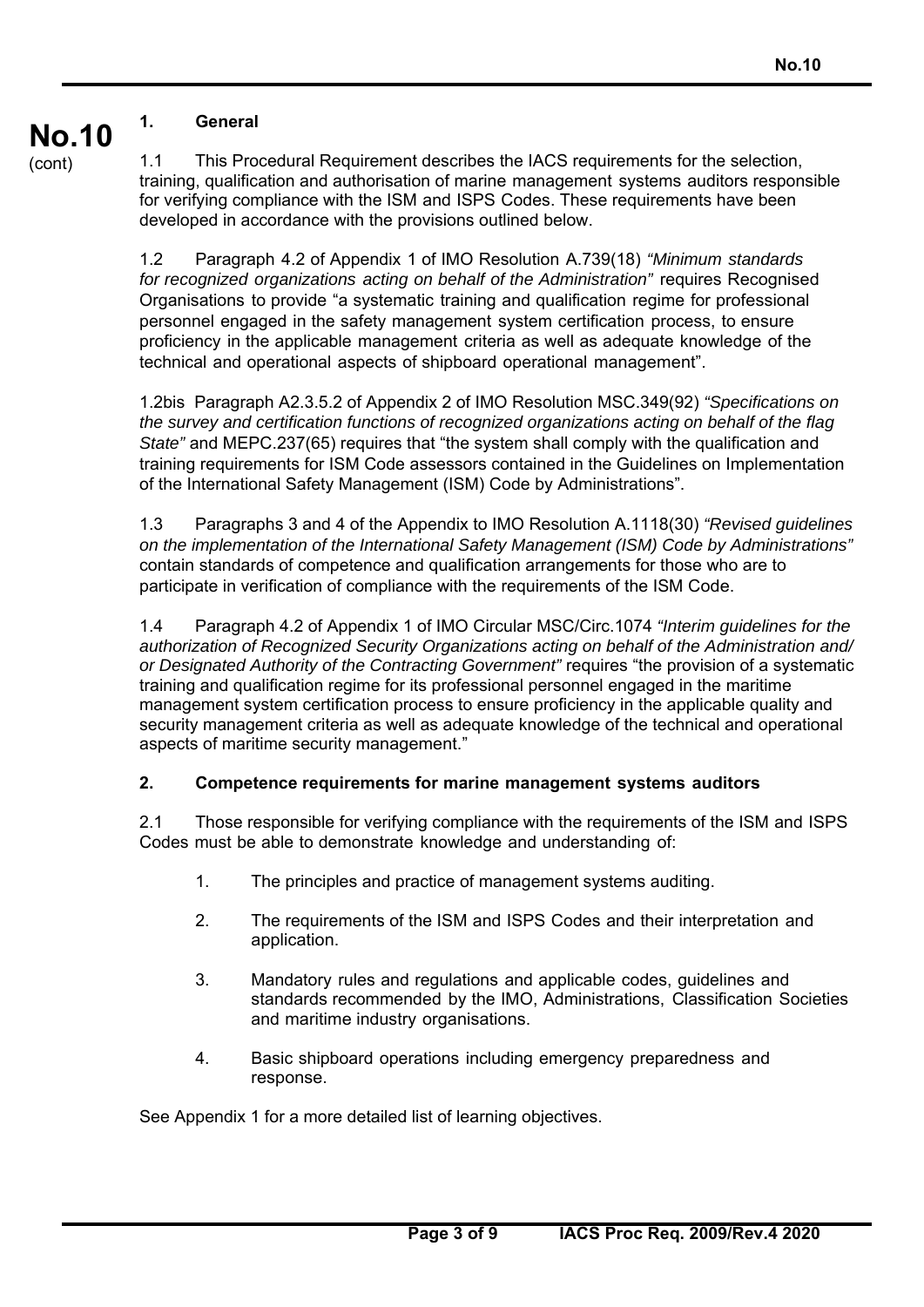#### **No.10**  (cont) 2.2 In addition, they must demonstrate that they have the ability to apply such knowledge and understanding and that they are capable of carrying out effective verification audits of the shore-based and shipboard aspects of marine management systems against the ISM and ISPS Codes as applicable

The auditor must possess the competence to:

- 1. determine whether the management system elements conform or do not conform with the requirements of the applicable Code;
- 2. determine the effectiveness of the Company's safety management system, or that of the ship, in order to ensure compliance with rules and regulations as evidenced by the statutory and classification survey records;
- 3. assess the effectiveness of the safety management system to ensure compliance with other rules and regulations which are not covered by statutory and classification surveys and to enable verification of compliance with these rules and regulations; and
- 4 assess whether the safe practices recommended by the IMO, Administrations, Classification Societies and maritime industry organizations have been taken into account.

2.3 The competences described above may be acquired as a result of any combination of the following:

- 1. Previous relevant qualifications and experience.
- 2. Theoretical training.
- 3. Practical training.

#### **3. Selection Criteria**

3.1 In order to be accepted for training as a marine management systems auditor, the candidate must hold, as a minimum:

**Either** a qualification from a tertiary institution recognised by the Administration or by the Classification Society within a relevant field of engineering or physical science (minimum two-year programme);

**Or** a qualification from a marine or nautical institution and relevant seagoing experience as a certificated ship's officer.

3.2 In addition, the candidate must have at least five (5) years of experience in areas relevant to the technical or operational aspects of shipboard operational management. Such experience may be gained in the following ways:

- ship classification or statutory surveys; or
- sea-going service as a certificated watch-keeping officer; or
- employment in a technical role (for example: technical manager, superintendent, operations manager) in a ship management company; or
- any combination of these three.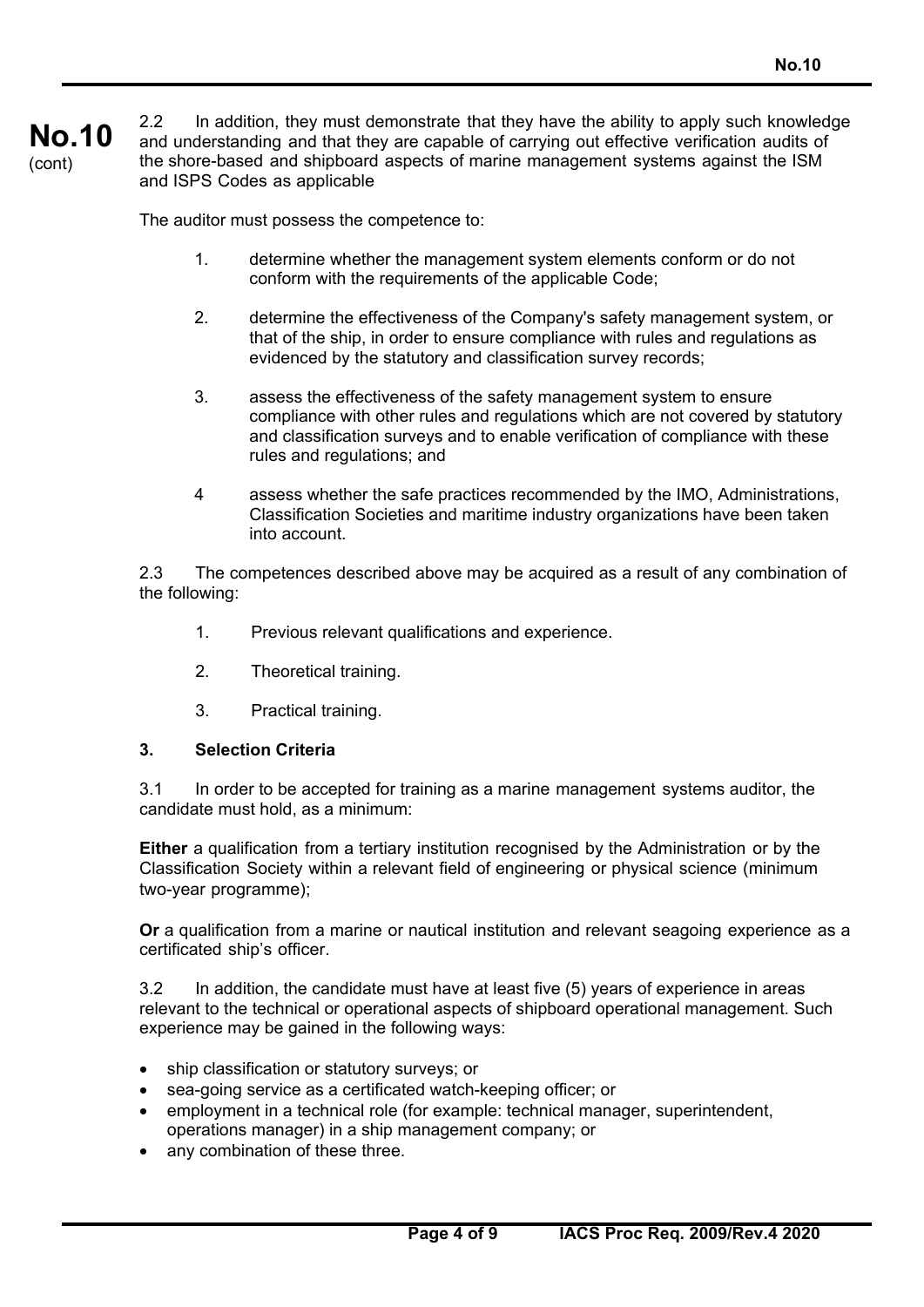**No.10**  (cont) 3.3 Exceptionally, alternative qualifications and experience may be considered provided that they can be shown to be at least equivalent to those specified in paragraphs 3.1 and 3.2 above, are an acceptable basis for marine auditor training and are sufficient to ensure the candidate's credibility in the eyes of the Administrations, the companies and the industry as a whole.

# **4. Theoretical training**

4.1 Theoretical training should address all the areas listed in paragraph 2.1 above. The time spent on each topic and the level of detail that it is necessary to include will depend on the qualifications and experience of the trainees, their existing competence in each subject, and the number of training audits to be carried out.

4.2 A minimum of ten (10) days of theoretical training shall be provided. Where appropriate, some elements may be delivered by means such as distance learning and e-learning. One day of distance or e-learning is considered equivalent to one day of classroom training. However, at least fifty percent of the total theoretical training days shall be classroom-based in order to allow for discussion and debate and to allow candidates to benefit from the experience of the trainer. The training may be modular in structure, in which case the period over which the theoretical training is delivered must not exceed twelve (12) months.

# **5. Examination**

5.1 Confirmation that the learning objectives have been met shall be demonstrated by written examination<sup>1</sup> at the end of the theoretical training, or at the end of each module if the training is not delivered in a single training course.

5.2 If the trainee fails the written examination, or any part thereof, a single resit will be permitted. A candidate who fails the resit will be required to undergo the corresponding theoretical training again before being allowed to make another attempt at the examination.

5.3 A candidate who passes a written examination shall receive a certificate, statement or other record indicating which of the competences specified in paragraph 2.1 have been addressed, and the dates on which the corresponding training took place.

# **6. Practical training**

6.1 A person authorised to carry out ISM and ISPS audits must have completed at least five (5) training audits under supervision and in accordance with the following criteria:

- 1. At least four (4) of the audits must be ISM audits.
- 2. At least one (1) of the ISM audits must be a company audit.
- 3. At least one (1) of the ISM audits must be a shipboard audit.
- 4. At least one (1) of the audits must be an ISPS audit.
- 5. The training audits may be initial, renewal, annual or intermediate. Additional audits may be used, but only when they are full scoped audits covering all elements of the applicable Code and the relevant management system.

 $<sup>1</sup>$  This can be done in paper or electronic format.</sup>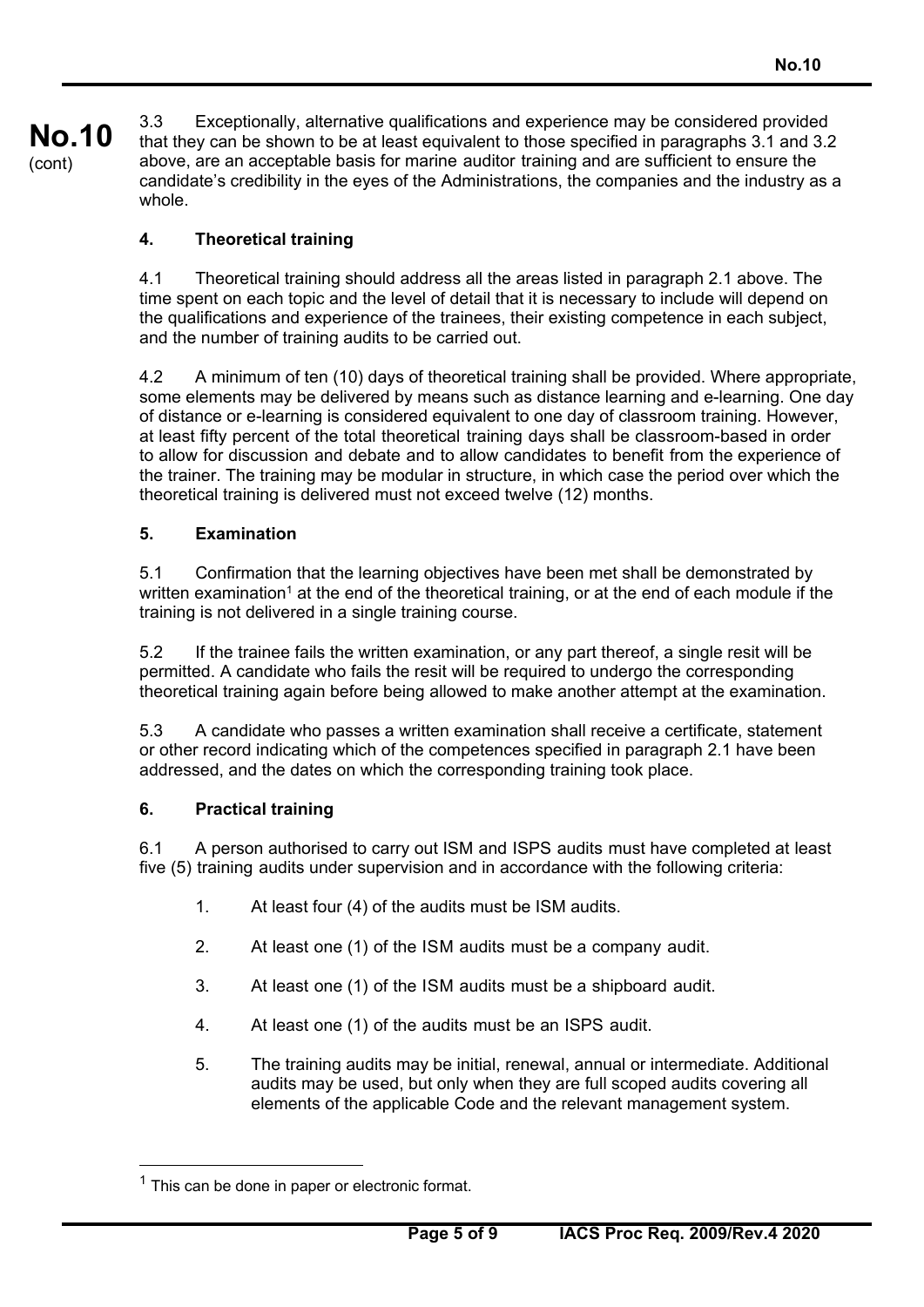- **No.10**  (cont)
- 6. All training audits must be completed under the supervision of suitably qualified and experienced auditors. Levels of participation of the trainee auditor may vary as training progresses, and shall be concluded in the trainee demonstrating the ability to plan, conduct and report an audit independently. The number of trainees participating in any training audit shall not exceed two (2).
- 7. All training audits must be completed within twenty-four (24) months of the end of the theoretical training. Where this is not achieved for any reason, each Classification Society shall document the additional measures taken in order to complete the training.
- 8. When fully scoped ISM and ISPS audits are carried out during the same visit they may be counted as individual ISM and ISPS audits for the purpose of arriving at the total number of audits carried out under supervision.
- 6.2 Training audits must include preparation and reporting.

6.3 The training audits described in paragraph 6.1 constitute the minimum requirement, and each Classification Society shall establish procedures for ensuring and demonstrating that the competence required by paragraph 2.2 has been achieved. The final number of training audits shall be sufficient not only to demonstrate competence, but also to ensure that the prospective auditor has had sufficient practice to provide the confidence necessary to work alone. Competence, sufficient practice and necessary confidence of the prospective auditor shall be confirmed by the trainer supervising the final training audit before authorization is granted to conduct audits independently. Final training audit before authorisation shall be used for granting the authorisation for one trainee only, regardless of whether a second trainee is also attending the same training audit.

6.4 In addition to the training audits described above, candidates must have completed a shipboard security plan (SSP) approval under supervision. This may be carried out as part of the theoretical classroom training. Amended SSPs may be used if the complete plan was sent for re-approval.

6.5 Where a Classification Society chooses to restrict an auditor's authorisation to ISM audits only, it is not necessary for the candidate to undergo the theoretical and practical training relevant to the ISPS Code and the related audit and certification activities. The total number of training days may be reduced accordingly.

# **7. Training (general)**

7.1 The total training must not be less than the minima specified in 4.2 and 6.1 above except in those cases in which theoretical and/or practical training are reduced based on the candidate's previous qualifications and experience or when the candidate's authorisation is to be restricted to ISM only.

7.2 Before participating in any SSP approvals or ISPS Code verifications, a candidate must have undergone a background security check completed by, or on behalf of, the Classification Society.

7.3 Every auditor who participates in SSP approvals or ISPS Code verifications shall be issued with a durable and tamper-proof identity card indicating his or her authorisation as a Maritime Security Auditor.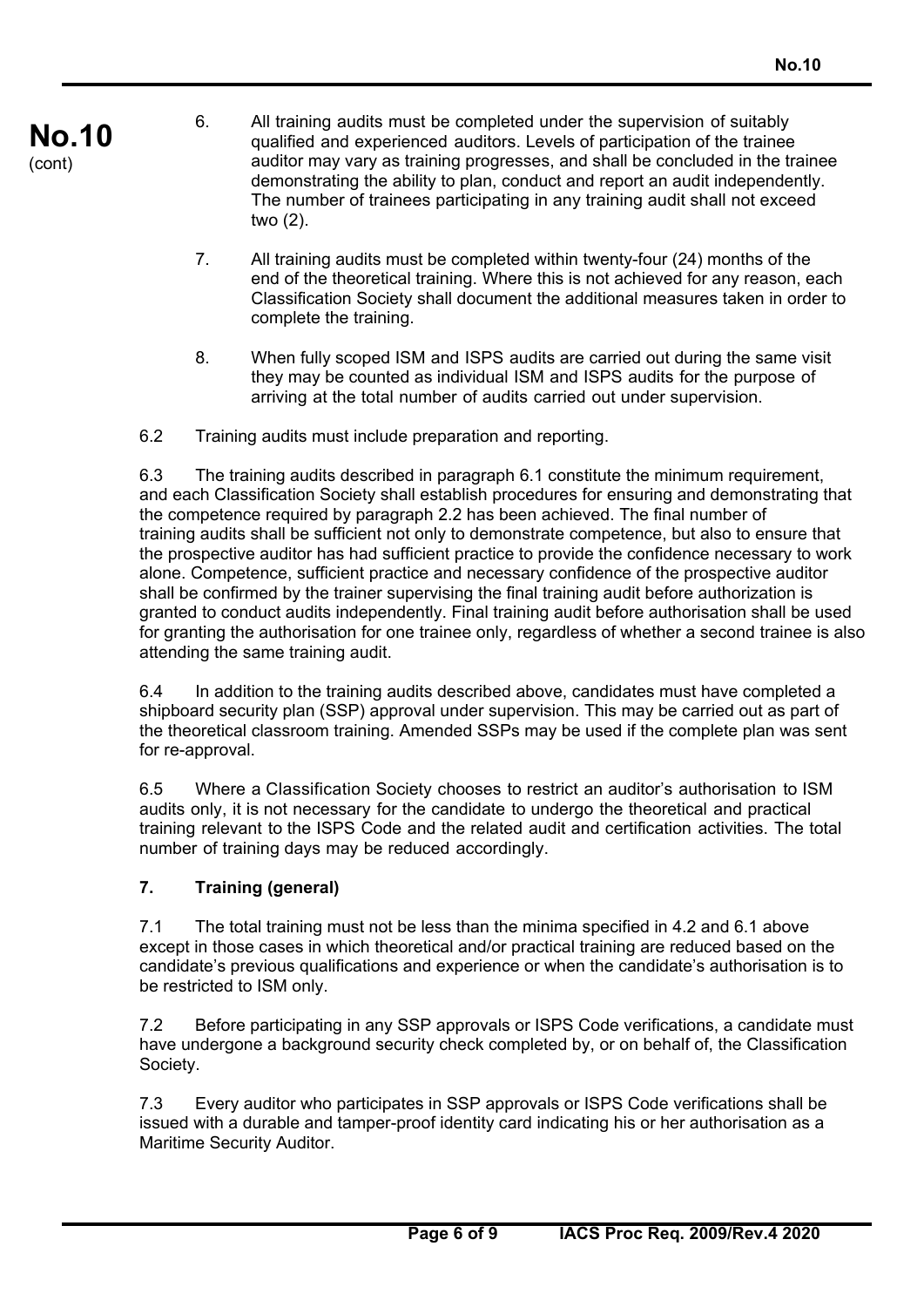#### **No.10 8. Authorisation**

(cont)

8.1 A record shall be maintained, indicating authorisation granted to candidates who have passed the written examination required by paragraph 5.1 and who have successfully completed the practical training described in paragraph 6.

8.2 Where a Classification Society chooses to restrict an auditor's authorisation to ISM audits only, this must be clearly indicated in the record, and procedures must exist to ensure that no work is undertaken for which authorisation has not been given.

8.3 All ISPS auditors must be authorised as ISM auditors.

### **9. Maintenance of authorisation**

9.1 A qualified auditor who has not performed at least two (2) audits ) in any two (2) calendar year period shall be required to undergo two (2) revalidation audits under the supervision of a suitably qualified and experienced auditor. These audits may be ISM or ISPS, ship or office, addressing all aspects of the corresponding code. MLC inspections addressing all aspects of the Convention can be substituted for the maintenance of this authorisation.

9.2 A qualified auditor who has not performed any audits in any five-year period shall be required to undergo revalidation training to include a one-day refresher course, two ISM audits and one ISPS audit under the supervision of a suitably qualified and experienced auditor. For auditors who are authorised for ISM only, the supervised ISPS audit need not be included.

The one-day refresher course should include familiarisation with the latest version of the audit and certification procedures, changes in regulatory requirements, new or updated reporting systems, the most recent guidance on the interpretation and application of the Codes, etc. This course may be delivered by alternative learning methods (distance learning, video conference, webinars, etc.).

### **10. Update training**

10.1 Each Classification Society must ensure that its auditors are kept informed of all regulatory and procedural developments related to the ISM and ISPS Codes and that they receive guidance on matters of regulatory and procedural interpretation as these evolve.

#### **11. Records**

11.1 Records shall be created and retained for each auditor indicating:

- 1. Qualifications and experience gained prior to training as a Marine Management Systems Auditor
- 2. Theoretical training received
- 3. Examination results
- 4. Practical training received
- 5. Authorisations granted
- 6. Update training received
- 7. Re-authorisation in the event of lapsed authorisations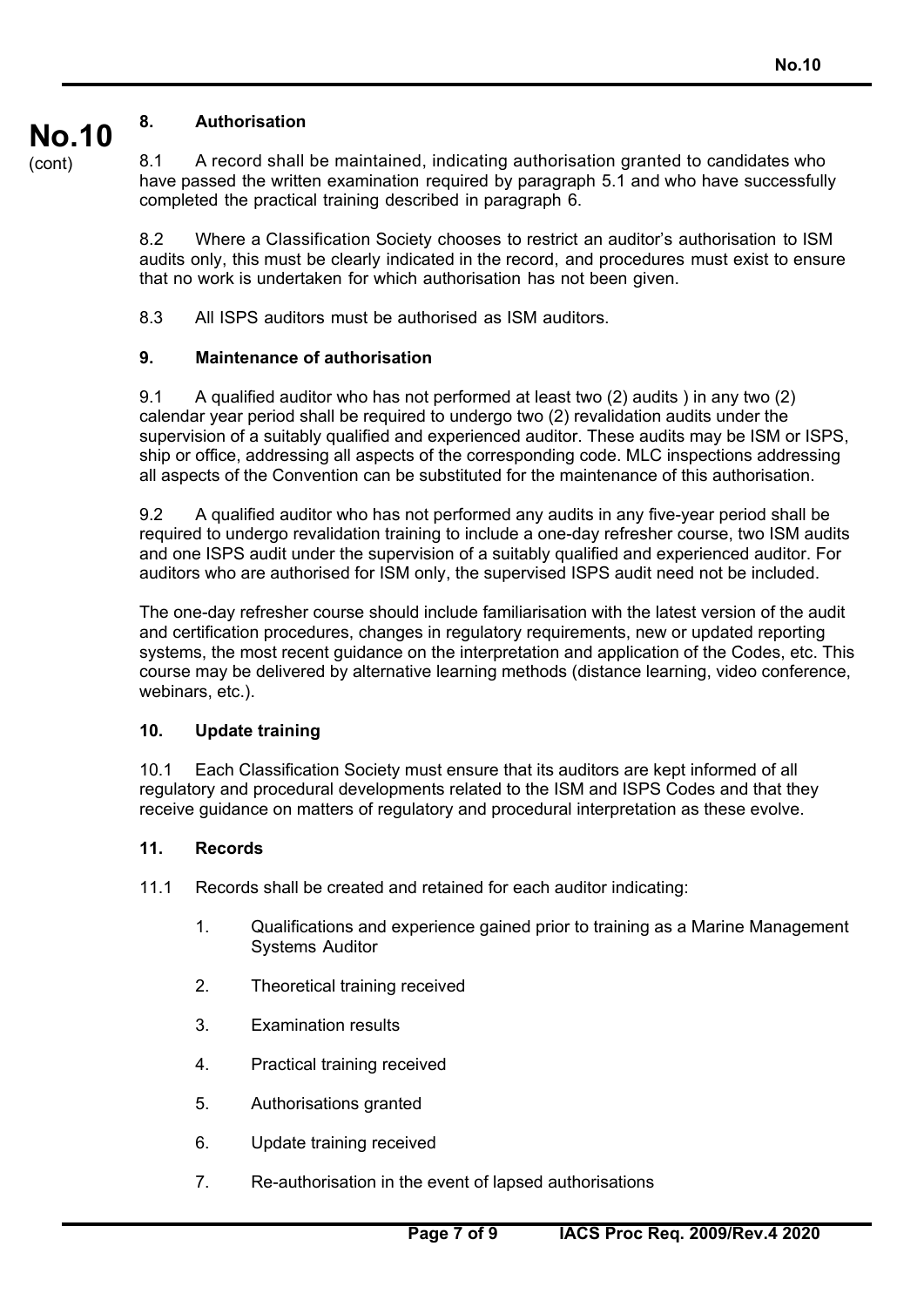# **Appendix 1**

**No.10** 

(cont)

# **Detailed learning objectives**

Those responsible for verifying compliance with the ISM and ISPS Codes must be able to demonstrate knowledge and understanding of:

### **1. The principles and practice of management systems auditing**

- The terminology used in management systems and their verification.
- General management systems principles and concepts.
- The design, implementation and aAdministration of a documented management system.
- Continual improvement in a management system.
- Audit objectives.
- The roles, responsibilities and activities of the auditor.
- The preparation and planning of an audit.
- The execution of the audit.
- Audit reporting and follow-up.
- The management of an audit team.
- The content of the procedures and work instructions that govern the ISM and ISPS audit and certification process.

#### **2. The requirements of the ISM and ISPS Codes and their interpretation and application**

- The background to, and history of, the development of the ISM and ISPS Codes.
- The objectives of the ISM and ISPS Codes.
- The application of the ISM and ISPS Codes.
- The risk management and human element considerations that underpin the codes.
- The ISM Code as a management systems model.
- Certification requirements (certificate types and their validity, interim arrangements, withdrawal, special scenarios, etc.).
- The specific requirements of the ISM and ISPS Codes and their interpretation.
- The companies' responsibilities in relation to complying with the requirements of the ISM and ISPS Codes.